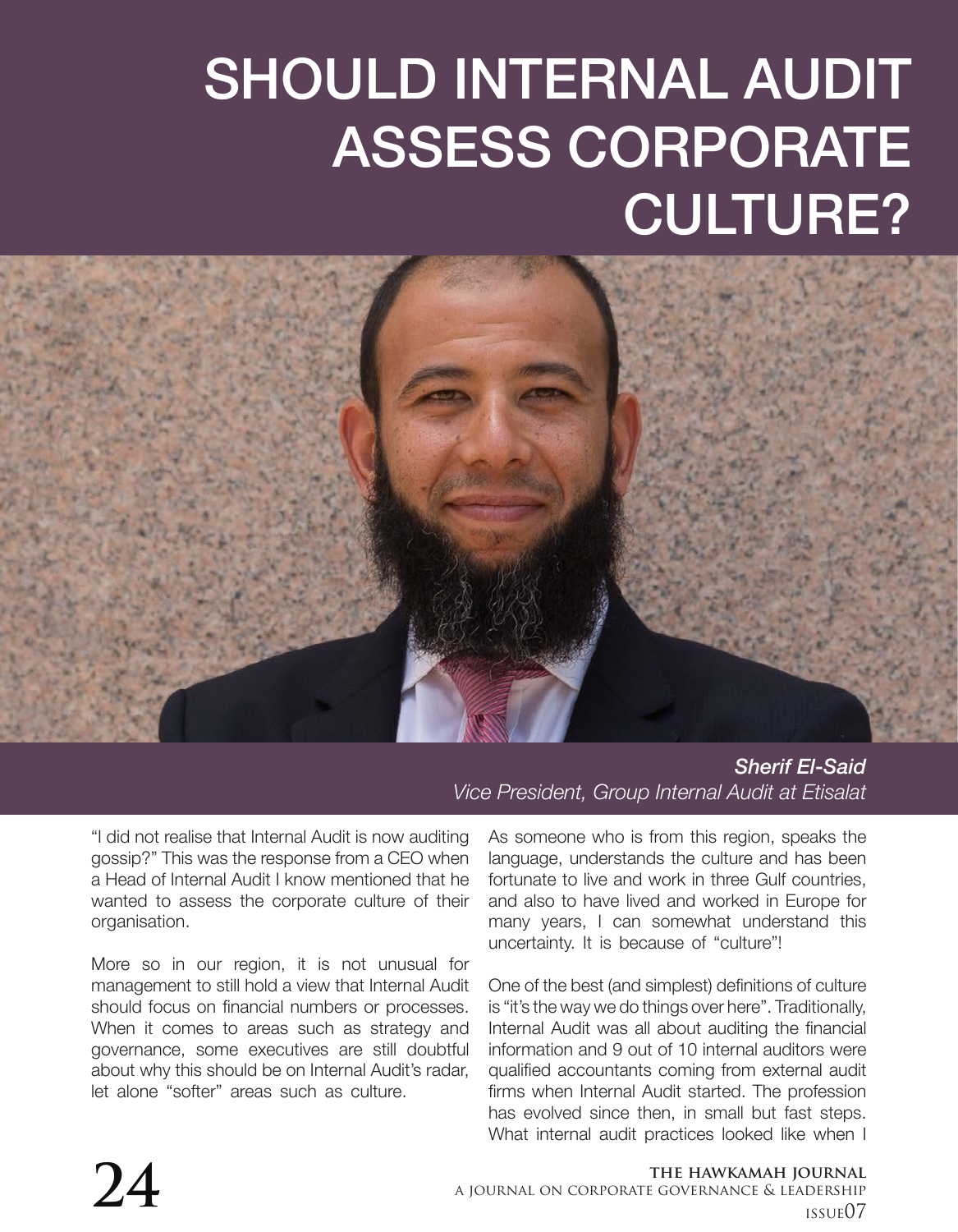first started working, is (fortunately) nothing like what it is today. The practice continues to change. The popular expression "The only thing that is constant is change" holds true for our profession. The drivers of change have been rapid, but the actual change pace has been different across the world. In our region, I think the pace is reasonable, but we are starting from a lower base so it seems we are always trying to catch up. So the way we do Internal Audit here did not include auditing "culture". This is why we are still having conversations on the lines of "Culture = Gossip"!

I have started my current position just over three years ago. The first year was the typical understand the company, build up the team, change processes, develop relationships etc. By the end of it, we had everything in order and even had it vetted by the global Institute of Internal Auditors. They undertook a quality review of us, and awarded us with the highest level of accreditation. We were the first listed UAE company to achieve this accolade. However, there was one thing that was always lingering through my mind though. As an auditor we tend to try to read between the lines; sometimes too much and can be in an endless search of root causes. You keep asking "But why" (like a three year old!) whenever you look at processes, numbers, systems, behaviours etc.; From things like why do my colleagues not return calls, why do they not accept the calendar invitation you send but expect you to show up, why do they answer their phone when it rings in the middle of a meeting, to more audit related matters such as why did management ignore this control, why did no one blow the whistle, why has this person not been fired, why is this policy or framework still not implemented and so on. We were always coming back to the same answer – "culture".

We were also doing a Governance audit and found that culture underpins governance - as well as pretty much everything else in the organisation. You can have the best designed governance framework with all the checks and balances but the reality is that governance is largely people driven when it comes to implementing the framework and people are affected by the culture. They do say "Culture eats Strategy for breakfast" and I would add "and everything else for lunch and dinner". At that point we realised that we should be auditing culture.

I have started researching it, and whilst many internal audit teams globally have done some work around culture, and some of my colleagues and professional bodies have published papers on the subject, I was not convinced about the approaches taken. I felt the right balance between an assurance and a consultancy report had not been achieved. Most teams have been approaching it with a compliance lens and checking if boxes have been ticked (e.g. code of ethics is in place, values defined and communicated etc.). The remaining teams were largely basing their opinions on a survey they sent out to employees. I felt that we needed something more methodological yet allows you to exercise your professional judgment.

We knew the challenges we would face when auditing such a "soft" area for the first time. We also knew what skills we had in the team, and wanted to be true to ourselves and to our stakeholders; so we decided to engage a consultant to work with us on this. Our primary reasons were to have: 1) a subject matter expert to complement existing skills; 2) a robust methodology; 3) benchmarks so our findings and recommendations are practical and not text-book ideas. We went through a comprehensive tendering process and selected a consultant who offered the most diverse approach to satisfy us that the results will be methodological, yet based on evidence, benchmarks, professional judgment and expertise. We also looked at the people who could be in the project and if they would provide a fit with our organisation and with the objectives of the audit. The importance of this should not be underestimated and is often overlooked! As part of a culture audit you will interact with all levels of an organisation and will need to be a strong communicator, facilitator and not shy to challenge senior employees or deliver difficult messages in a constructive manner.

Throughout this period there was a large educational / awareness campaign to build up to the start of the audit. We had plenty of discussions with our Audit Committee and various

## **the hawkamah journal** a journal on corporate governance & leadership the hawkamah journal<br>a journal on corporate governance & leadership<br>issue07  $\,$